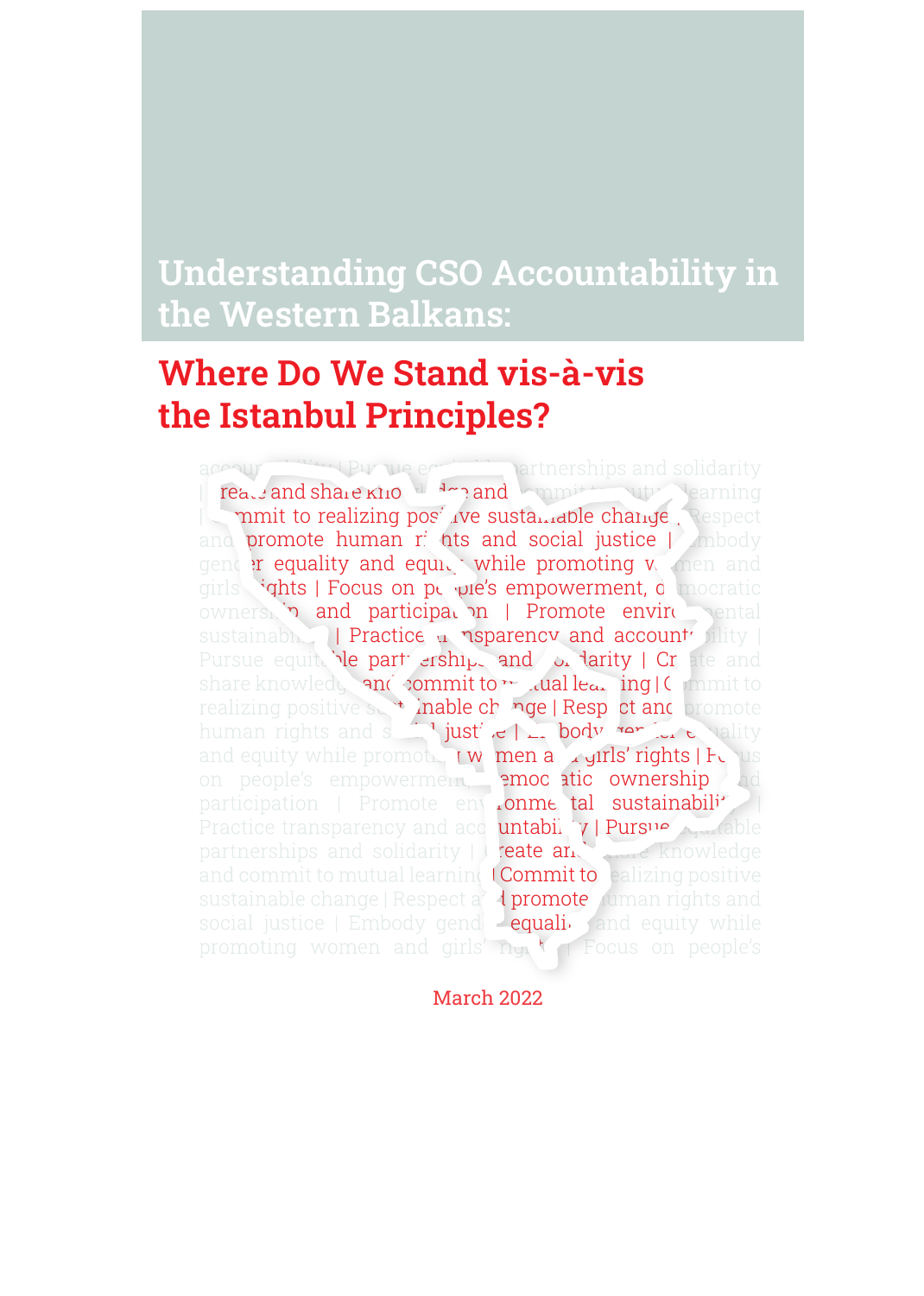

### UNDERSTANDING CSO ACCOUNTABILITY IN THE WESTERN BALKANS: WHERE DO WE STAND VIS-À-VIS THE ISTANBUL PRINCIPLES?



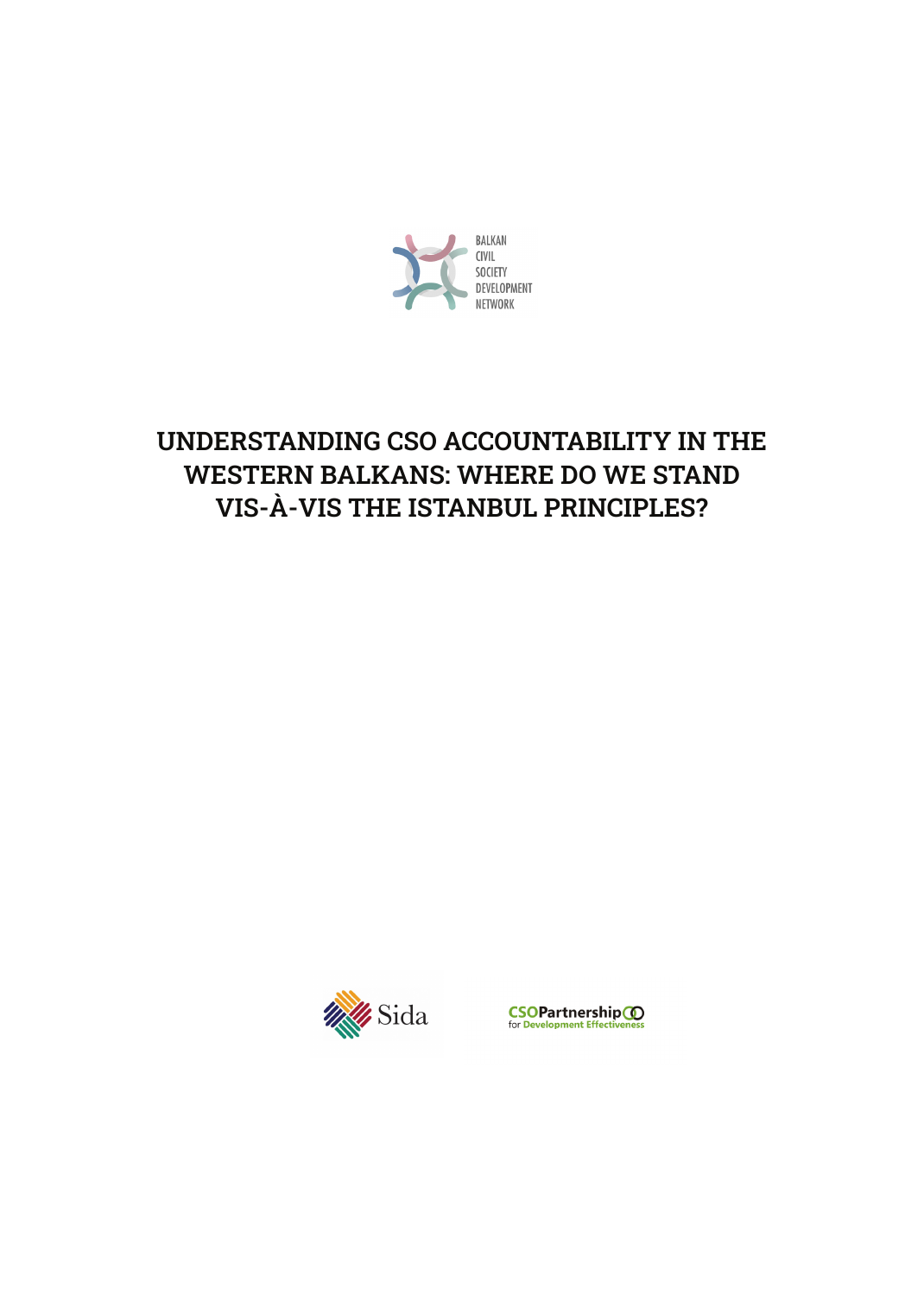### INTRODUCTION

Civil society organizations (CSOs) are a vibrant and essential feature in the democratic life of countries across the globe. CSOs collaborate with the full diversity of people and promote their rights. The essential characteristics of CSOs as distinct development actors – that they are voluntary, diverse, non-partisan, autonomous, non-violent, working and collaborating for change – are the foundation for the [Istanbul principles for CSO development effectiveness](https://csopartnership.org/resource/istanbul-principles-for-cso-development-effectiveness/). The Istanbul Principles (IPs) guide the [work and practices of civil society organizations](https://csopartnership.org/wp-content/uploads/2020/07/IT.pdf) since 2010 in both peaceful and conflict situations, in different areas of work from grassroots to policy advocacy, and in a continuum from humanitarian emergencies to long-term development.

BCSDN and its members have been monitoring the environment in which civil society operates through the Monitoring Matrix as the external environment in which we operate is the main precondition for development effectiveness. Our latest findings can be found [here](https://www.balkancsd.net/publications/monitoring-matrix-reports/). BCSDN also extended its research and efforts to further understand the CSOs' internal environment, practices and its own impact. Below are the available findings from the survey and interviews conducted in 2021 and 2022 as part of the research from the [EU TACSO Assessment](https://tacso.eu/wp-content/uploads/2022/03/TACSO_2020_CSG_Assessment_report_FINAL_10.03.22.pdf) and BCSDN's Accountability research (link) demonstrating where organizations are vis-a-vis the Istanbul Principles. We also looked at the national Codes from recent initiatives in Albania [\(Code](https://resourcecentre.al/our-services/csos-standards-on-accountability-and-transparency/) [of Standards for Non-Profit Organizations in Albania](https://resourcecentre.al/our-services/csos-standards-on-accountability-and-transparency/)), North Macedonia [\(Civil Society Code](https://mcms.mk/images/docs/2021/Civil Society Code.pdf)) and Bosnia and Herzegovina [\(Code of Ethics for CSOs in BiH\)](https://civilnodrustvo.ba/wp-content/uploads/2021/01/eticki-kodeks-za-organizacije-civilnog-drustva-u-bosni-i-hercegovini.pdf) as well as our own [Code of Conduct](https://www.balkancsd.net/novo/wp-content/uploads/2018/03/34-1-BCSDN-Code-of-Conduct-final.pdf) to showcase the local understanding and efforts towards accountable and effective Western Balkan CSOs. Finally, this document offers further guidance for Western Balkan CSOs on how to drive organizations change based on the Istanbul Principles. This is not an assessment of the implementation of the Istanbul Principles but rather a baseline, as well as a commitment and a pathway for our improvement.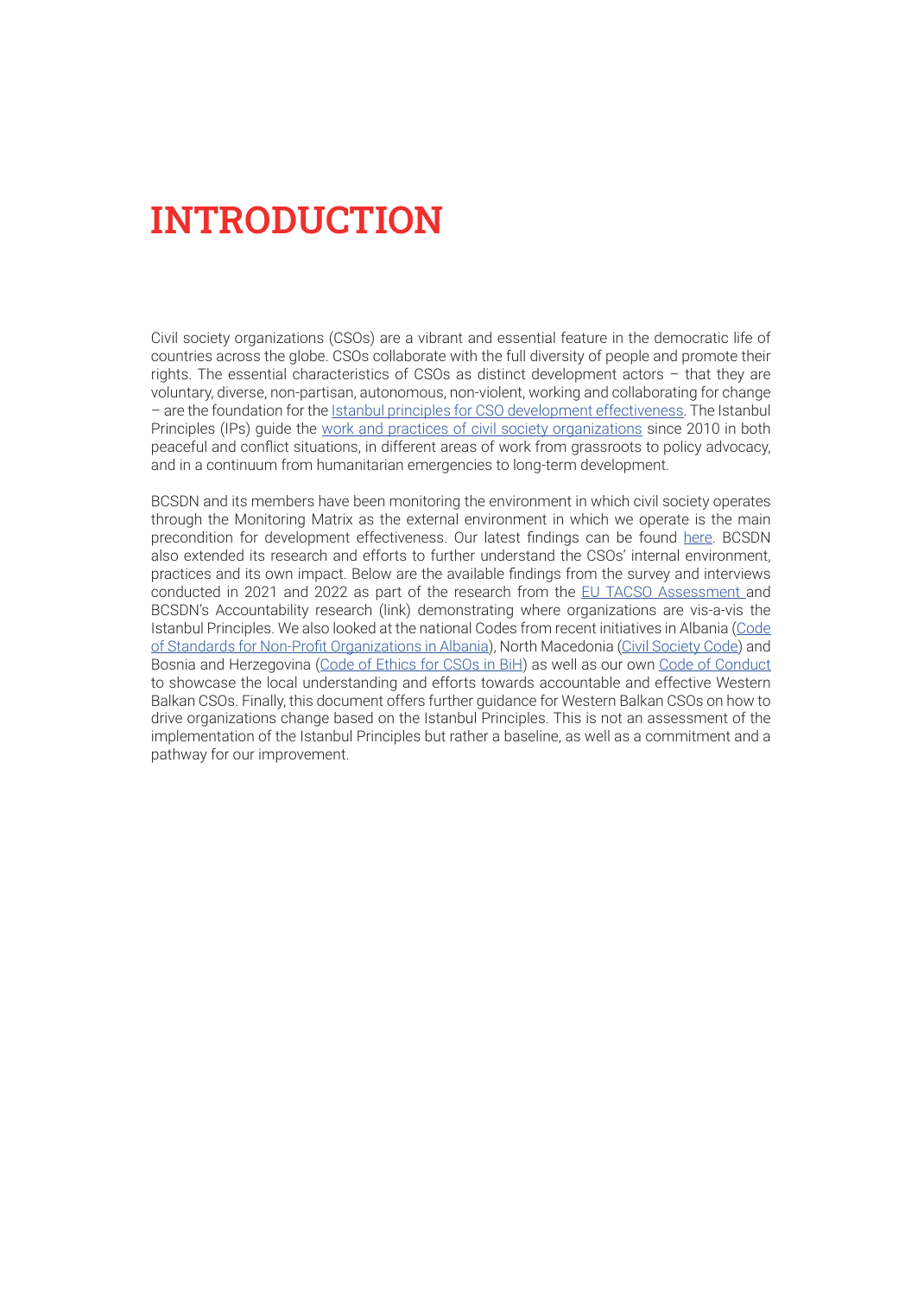



#### Respect and promote human rights and social justice:

CSOs are effective as development actors when they … develop and implement strategies, activities and practices that promote individual and collective human rights, including the right to development, with dignity, decent work, social justice and equity for all people.

#### BCSDN Findings

While the collected data does not give a detailed overview of human rights protection and promotion, the EU TACSO 3 assessment presents that CSOs throughout the Western Balkans pay greater importance to the organisations' role in protecting human rights compared to the previous year. CSOs provide regular services to vulnerable categories in society and support the protection of human rights, freedoms, and democracy despite the restricted funding. BCSDN accountability research demonstrates that various vulnerable groups are represented through the activities of grassroots organisations. In order to keep governments accountable, well-established CSOs during the COVID 19 crises reshaped their resources to engage in crisis management monitoring, notifying diverse human rights violations, and fighting disinformation. The accountability research also reveals that advocacy organisations, in their actions, strive to fully implement the international human rights agreements.

#### National Codes (Albania, BiH, North Macedonia)

The recent nationally agreed codes in the region commit CSOs to recognise the respect and the promotion of human rights as a fundamental and universal value, regardless of people's origin, nationality ethnicity, religious belief, socioeconomic status, age, sex, gender, sexual orientation, gender identity, disability, etc. The Code for Macedonian CSOs reflects that the human rightsbased approach guides organisations' work, and they respect and promote national and international standards for their protection. The Code of Ethics of CSOs in BiH commits the human rights of members and employees to be respected by drafting internal documents, rules, and procedures according to relevant international and national documents. The beneficiaries' protection and promotion of human rights are directed by freedom of speech and expression, freedom of association, non-discrimination, and capacity building.

#### BCSDN Code of Conduct

BCSDN integrates the respect of human rights, rights of all citizens: men and women of all nationalities, religions, and cultures, as the main and universal value. It commits to promoting equal rights for everyone, addressing all forms of discrimination in respecting and promoting international standards for human rights protection. The Code also proclaims to help people recognise their rights and hold accountable the actors responsible for their compliance.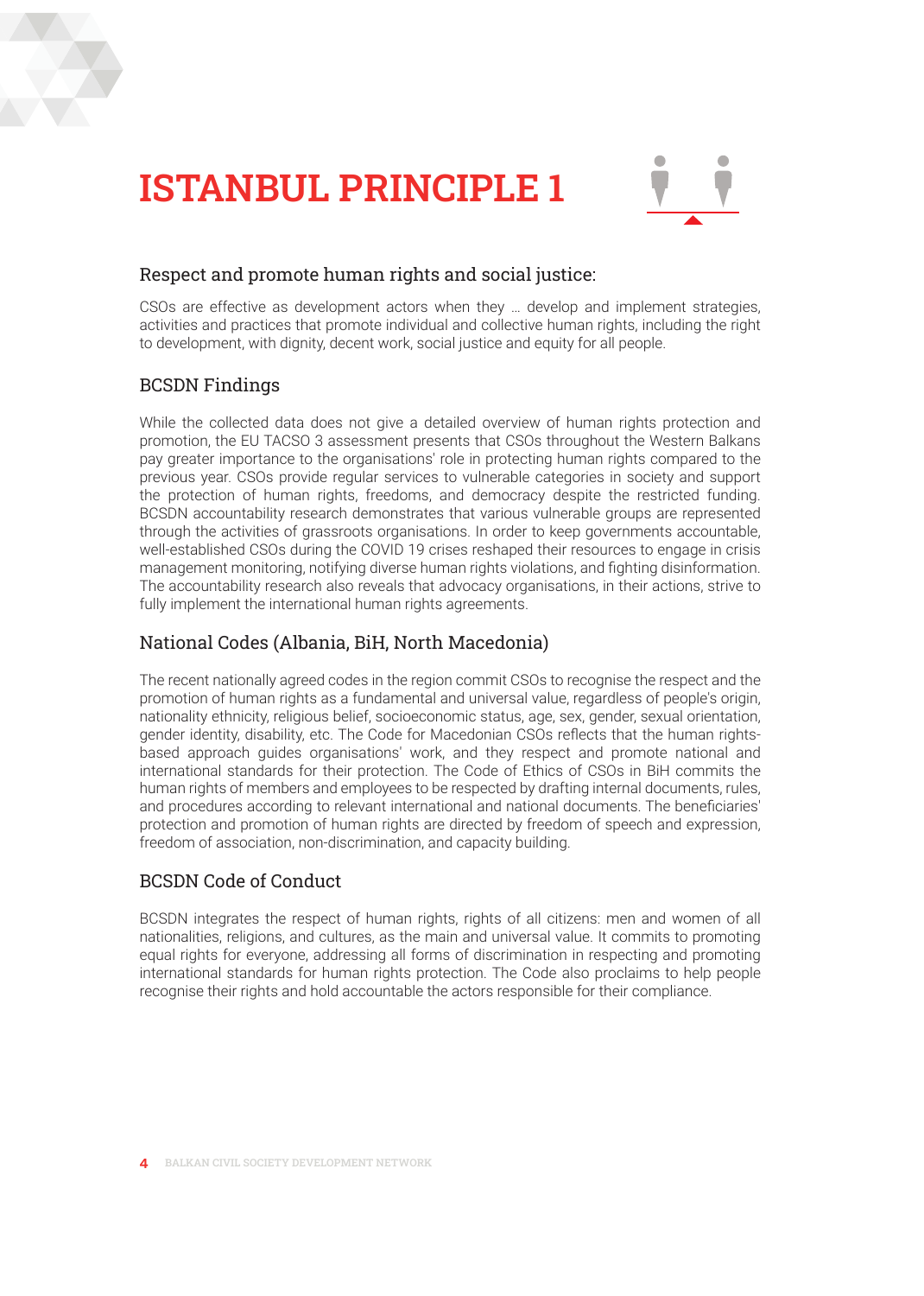

How to analyse relevant organizational aspects of your CSO.

- Think about your CSO, with its unique history, mandate, staff, and constituency. To what extent is there agreement within your organization about the definition and importance of human rights and social justice?
- What are your CSO's current objectives in relation to human rights and social justice? How does its commitment to human rights and social justice manifest internally in your CSO's organizational policies, practices and daily operations?
- How are the voices of marginalized people reflected in your CSO's objectives, activities and approaches?
- Which mechanisms of multidimensional accountability are you using? How will you advance multidimensional accountability in the light of your analysis?
- Which additional aspects of human rights and social justice do you identify as being relevant for your work?
- Where are the challenges and gaps?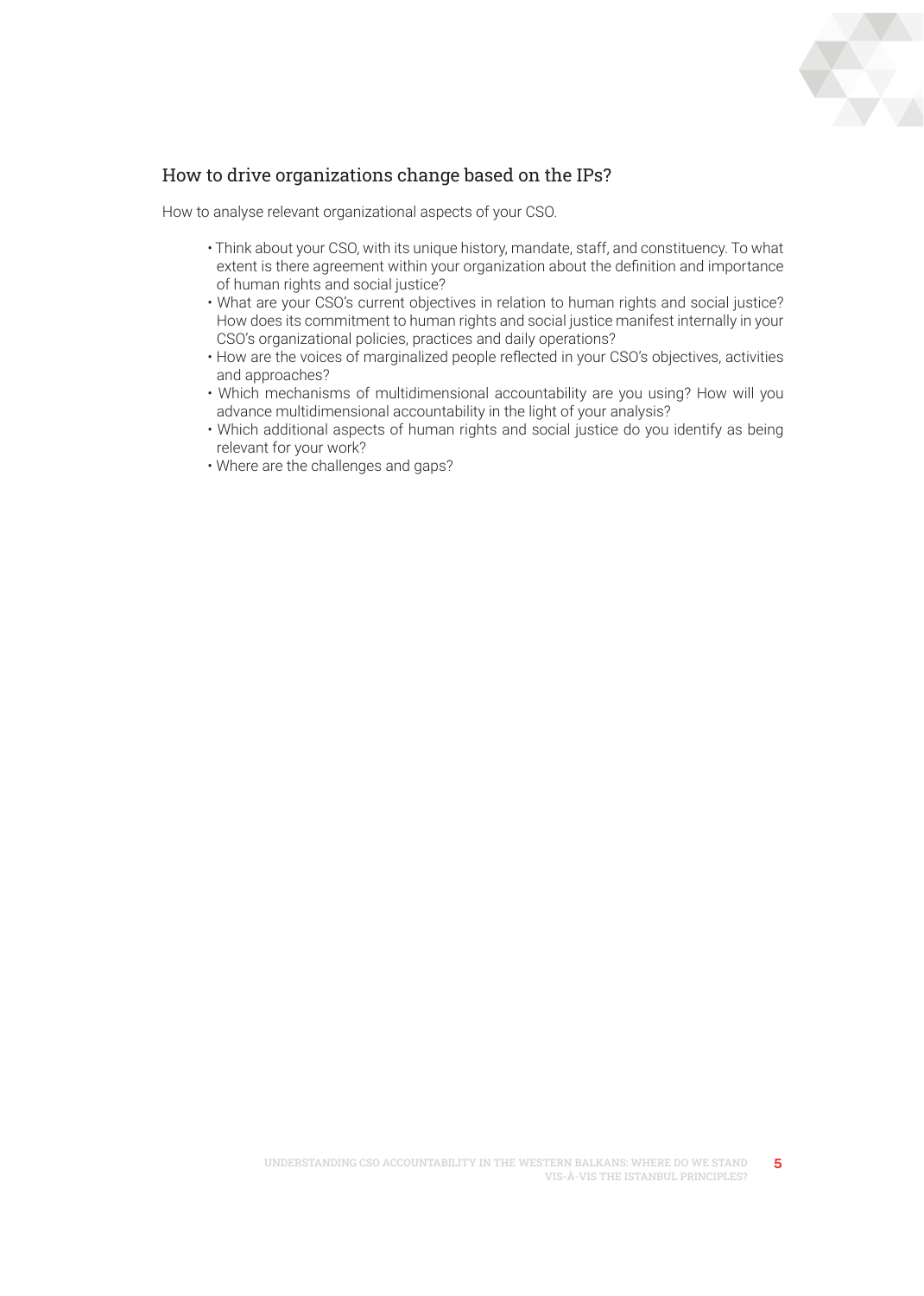



#### Embody gender equality and equity while promoting women's and girl's rights:

CSOs are effective as development actors when they … promote and practice development cooperation embodying gender equity, reflecting women's concerns and experience, while supporting women's efforts to realize their individual and collective rights, participating as fully empowered actors in the development process.

#### BCSDN Findings

The EU TACSO 3 assessment notes CSOs (particularly women organisations) as most sensitive to the necessity to engage in gender mainstreaming and the leader in establishing gender balance policies. It also shows that women's organisations were barely consulted in tackling the COVID-19 measures and that the gender gap was not of a particular focus during the pandemic. Internal acts such as gender policies, anti-discrimination, anti-mobbing procedures, conflict of interest prevention procedures, or occupational safety and health procedures are not a part of CSOs' regulations throughout the Western Balkans. Rather, these policies are relevant only to larger organisations. The majority of CSOs and networks are not guided by individual written policies on gender equality and diversity. Networks comprise gender equality as an internal practice and employ it as a cross-cutting issue, including at programme level. The organisations also report on a lack of awareness of gender issues, discrimination, and the absence of gendersensitive language. Despite this, women's organisations' advocacy efforts during the pandemic, such as those against selective abortions based on gender; equal remuneration; drafting more favourable laws for women's positions, etc, are largely recognised. Well-structured women organisations are also considered counterparts to the governments regarding gender issues

#### National Codes (Albania, BiH, North Macedonia)

The National Codes aim to establish gender equality within CSOs and organisations' employees, remove barriers to women and girls' empowerment, and prohibit discrimination. The Code of Ethics for CSOs in BiH fosters gender equality and pluralism in employment, training, and professional development. In the code, organisations further commit to the equal participation of women in the highest management and governing bodies and commissions and fields where they are inadequately represented.

#### BCSDN Code of Conduct

In the Code of Conduct, BCSDN commits to applying and promoting impartial and rightful relations towards every individual, regardless of nationality, political, ethnic, or religious affiliation, language, sexual orientation, mental or physical ability, as well as gender. It also commits the organisations to establish policies promoting gender equality and participation of disadvantaged groups at all levels of the organisations, restricting every form of discrimination.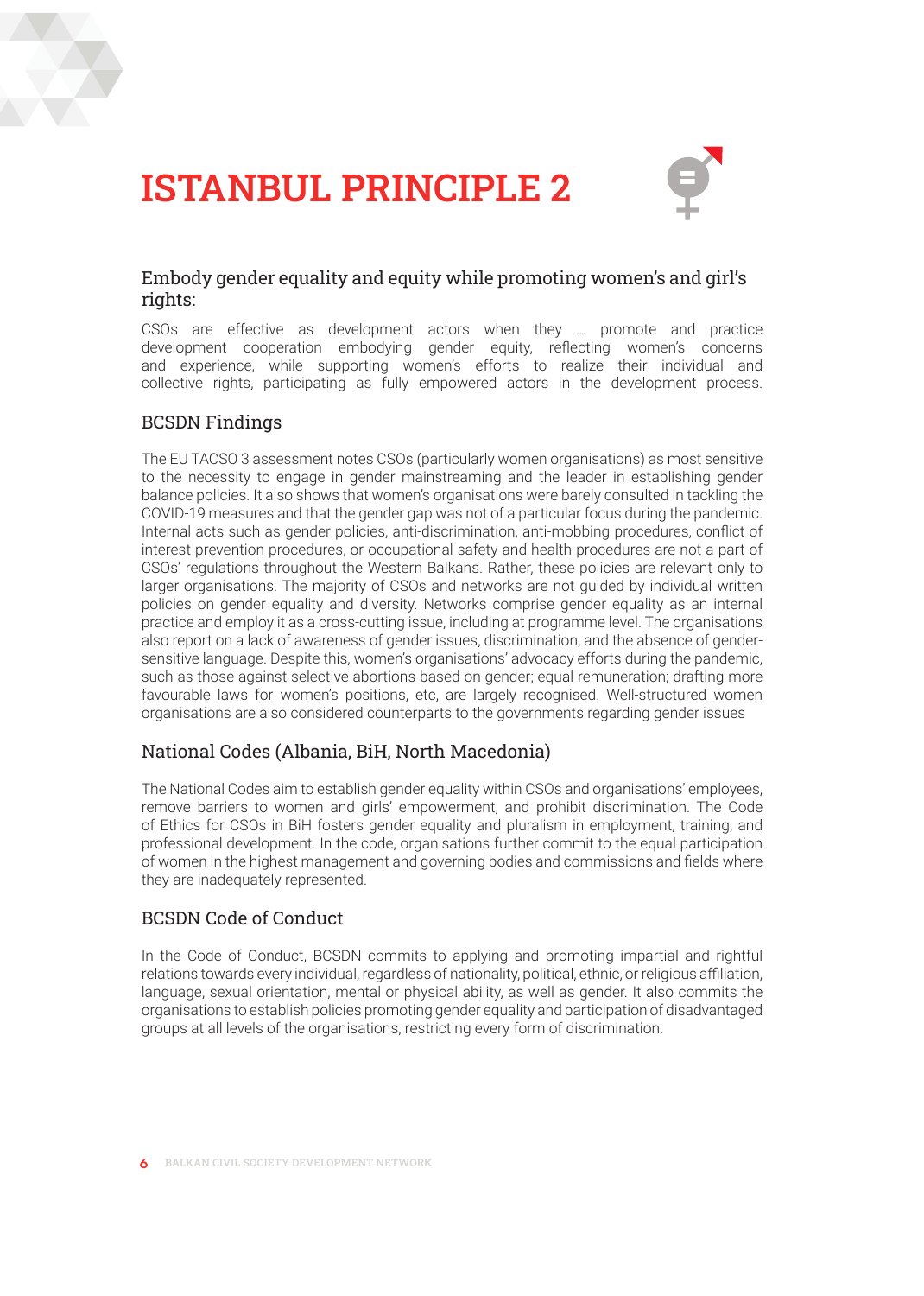

- To what extent is there agreement within your organization about the definitions and importance of "gender equity" and "gender equality"? Are you going beyond "equal numbers" for men and women by taking into account the specific needs of women? Are you consciously considering the effects of power on gender issues?
- What are your CSO's current objectives in relation to gender equity and gender equality? How will you advance them in the light of your analysis above? Which additional objectives do you identify as being relevant for your CSO's work?
- How does your CSO's commitment to gender equity and gender equality manifest internally in your CSO's organizational policies, practices and daily operations?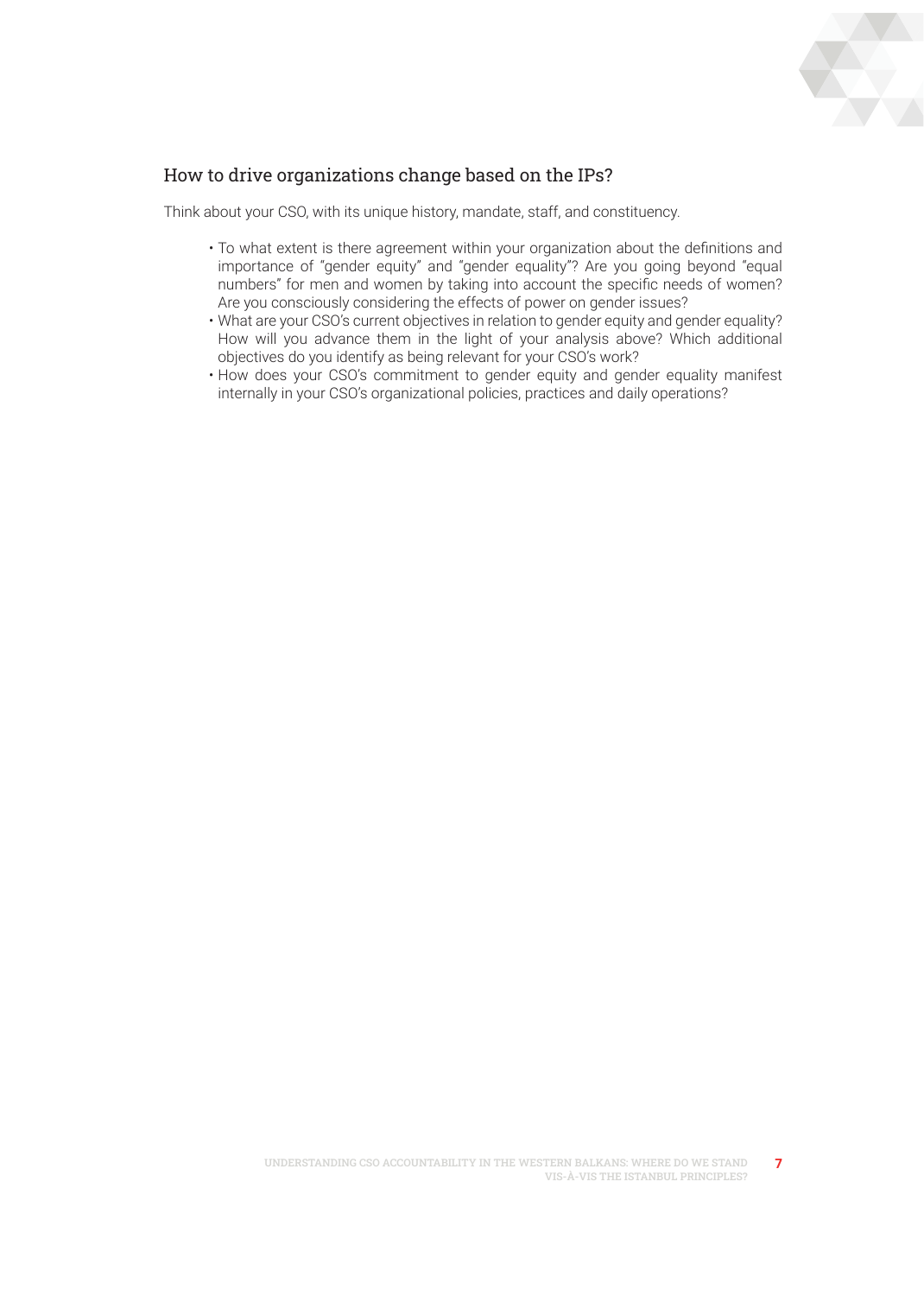



#### Focus on people's empowerment, democratic ownership and participation:

CSOs are effective as development actors when they … support the empowerment and inclusive participation of people to expand their democratic ownership over policies and development initiatives that affect their lives, with an emphasis on the poor and marginalized.

#### BCSDN Findings

The data gathered through the survey and the interviews provides information on CSOs' efforts to include constituencies in their actions. CSOs responses shows the perception that if constituency accountability is more evident during project implementation and target groups and beneficiaries are actively involved, they would be prone to take ownership of the actions and results, adding to greater sustainability. According to grassroots organisations, community influence has grown simultaneously with constituency support. Constituencies are involved in annual operational plans when these are in place. The constituencies' voices are embodied in the advocacy organisations' work. Service provider organizations believe mutual trust will increase if services include those involved in their creation. The findings examples the National Resource Centers in the region as crucial actors that, by evaluating and facilitating the exchange of good practices and lessons learnt, contribute to CSOs' empowerment. However, the findings also recognizes the absence of CSOs' awareness and practice in conducting the constituency's opinions into the organisation's work, a lack of a strategic approach to building constituency ties, and low CSOs' involvement in decision-making processes. The latest mainly triggers the grassroots organisations, which are excluded from the decision-making due to not being formally registered. Hence, the findings recommend that CSOs should (re-) establish close links with the constituencies.

#### National Codes (Albania, BiH, North Macedonia)

The Macedonian civil society code stipulates that organisations strive to encourage citizens' active participation (especially the marginalized and disadvantaged groups) in the local community development. The BiH Code of Ethics presents that organisations' programs are designed regularly with the local communities' representatives, ensuring the projects' enduring sustainability. It further reflects that CSOs will rely on the principle of subsidiarity, striving to make decisions on issues regarding the involvement of their members and constituencies. With regard to internal decision-making, the Macedonian Code explains that CSOs' non-executive and executive bodies have divided roles, rights, and responsibilities. Similarly, the Code of Standards for Albanian CSOs specifies that an independent, active, and informed governing body will manage the civil society members fairly and responsibly. The Code of Ethics for BiH CSOs adds that the competence of management structures assures the organisations' quality management and adherence to Code's principles.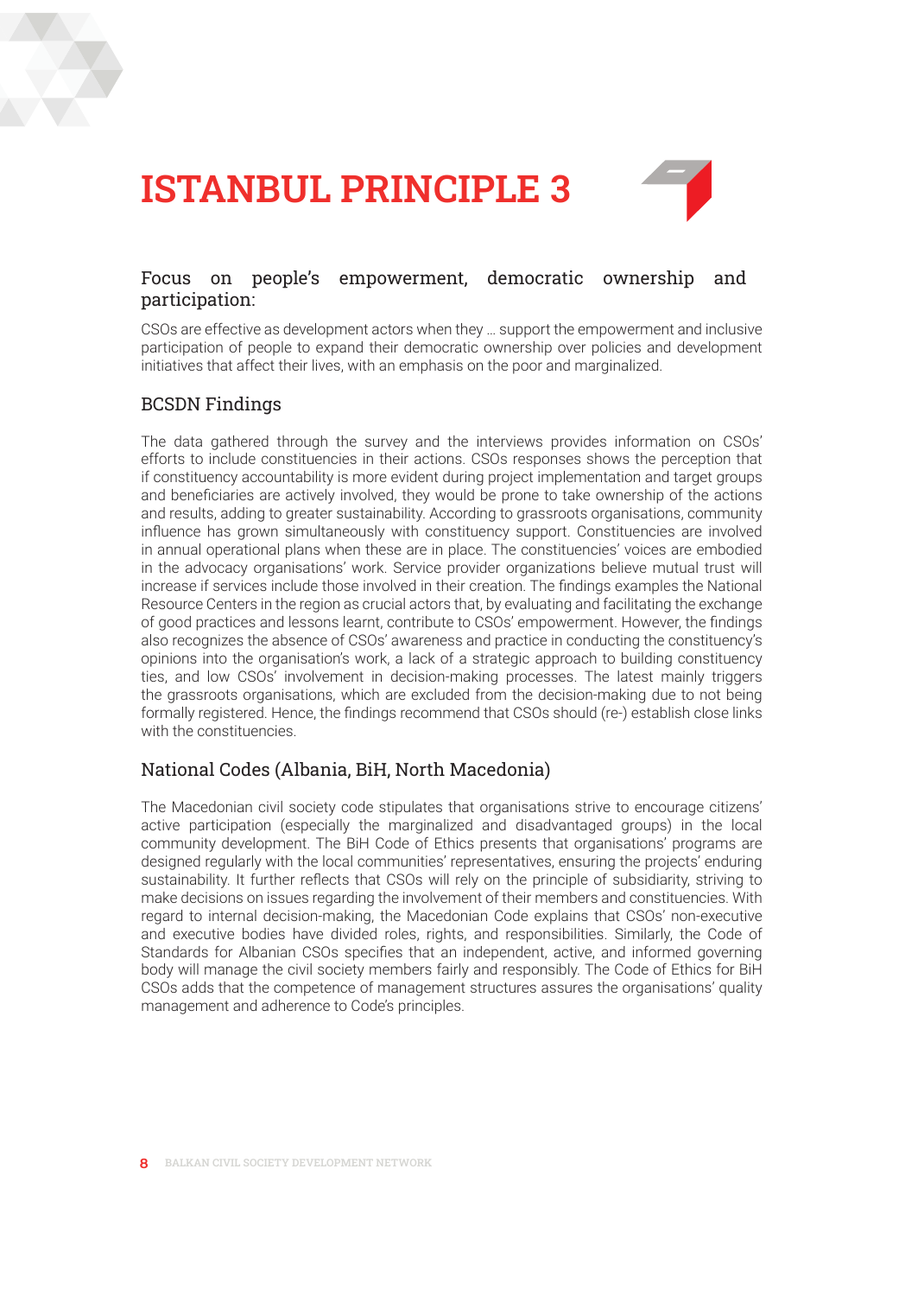

#### BCSDN Code of Conduct

The Code specifies that active participation of citizens and the local community will be encouraged, including the involvement of disadvantaged groups. When necessary, organisations will empower other organisations to better perform in their future work. It further commits the organisations to guarantee that decision-making processes reflect on and respond to people's feedback.

#### How to drive organizations change based on the IPs?

- To what extent is there agreement within your organization about the definition and importance of people's empowerment, democratic ownership and participation?
- What are your CSO's current objectives in relation to people's empowerment, democratic ownership and participation? How will you advance them in the light of your analysis above? Which additional objectives do you identify as being relevant for your CSO's work?
- Are you working with a broad range of people or particular groups in society (which may be the foundation for future conflict  $-$  or peace)?
- How does your CSO's commitment to people's empowerment, democratic ownership and participation manifest internally in your CSO's organizational policies, practices and daily operations? Where are the challenges and gaps?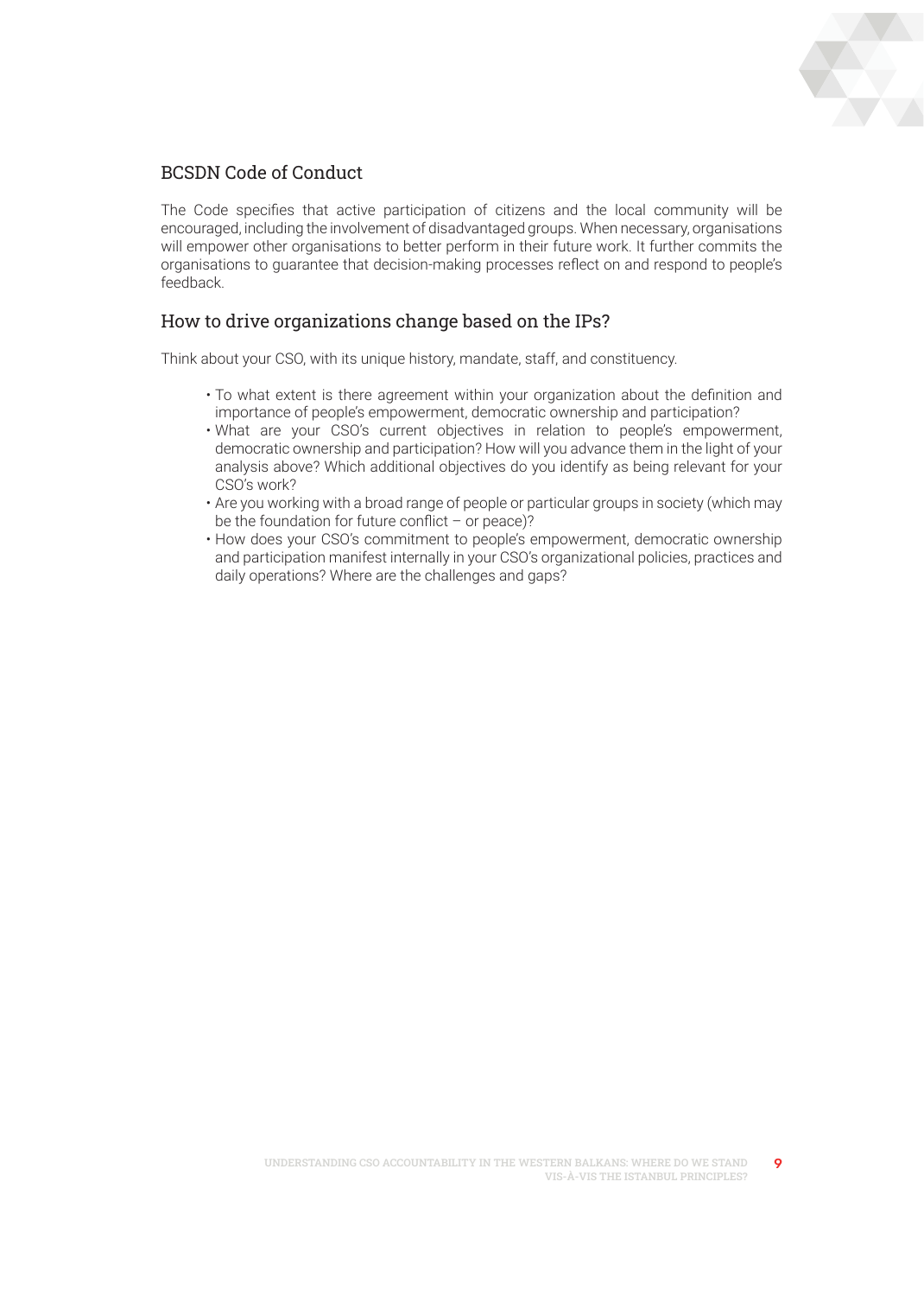



#### Promote environmental sustainability:

CSOs are effective as development actors when they … develop and implement priorities and approaches that promote environmental sustainability for present and future generations, including urgent responses to climate crises, with specific attention to the socio-economic, cultural and indigenous conditions for ecological integrity and justice

#### BCSDN Findings

While the findings do not explore the environmental aspect of the work of CSOs in the region, it notes that organizations that promote environmental sustainability and work on environmental issues that affect the local communities are notably successful in engaging more with their constituencies, and mobilizing citizens to support their advocacy efforts and take action, thus improving their accountability towards their primary constituencies.

#### National Codes (Albania, BiH, North Macedonia)

The protection of the environment and sustainability of the planet is part of the fundamental values of the national codes. The organisations are committed to implementing their activities in an environmentally sustainable way (The Code for Macedonian CSOs) and strive to promote and apply the highest international standards in this field (Code of Ethics, BiH).

#### BCSDN Code of Conduct

BCSDN Code of Conduct stipulates that organisations' activities will be conducted in an environmentally sustainable way.

#### How to drive organizations change based on the IPs?

- To what extent is there agreement within your organization about the understanding and importance of environmental sustainability?
- What are the root causes of the environmental crises that your CSO aims to tackle?
- What are your CSO's current objectives in relation to environmental sustainability? How will you advance them in the light of your analysis above? Which additional objectives do you identify as being relevant for your CSO's work?
- How does your CSO's commitment to environmental sustainability manifest internally in your CSO's organizational policies, practices and daily operations?
- What influence do supporters and opponents have on your CSO's strategy?
- Where are the challenges and gaps?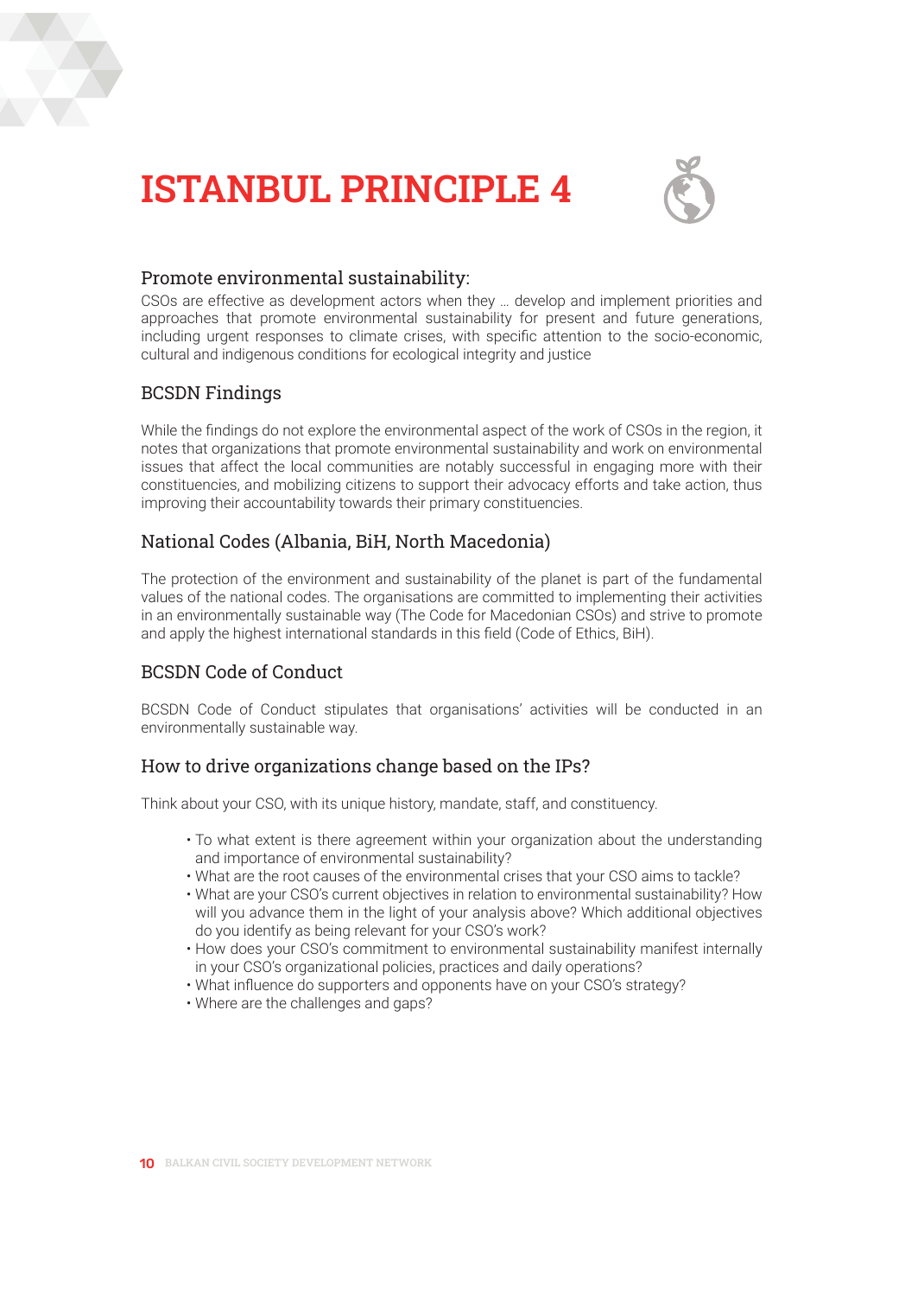



#### Practice transparency and accountability:

CSOs are effective as development actors when they … demonstrate a sustained organizational commitment to transparency, multiple accountability, and integrity in their internal operations.

#### BCSDN Findings

The accountability research presents that grassroots and service provider organisations are accountable when they provide services and help constituencies in a responsible way. On the other hand, advocacy organisations align accountability with drafting and designing organisations' programs. Some donors and capacity-building providers tie accountability with the work and supervision of primary constituents. The interview findings reflect that transparency precedes accountability. CSOs are transparent when establishing donors' trust by sharing monthly activities and financial reports, carrying out annual audit reports, publicizing critical projects and donors' details on their websites, sharing relevant and up-to-date information, promoting products, etc.

#### National Codes (Albania, BiH, North Macedonia)

The Code for Macedonian CSOs stipulates that accountability and transparency are supreme democratic values, characterized by organisations' openness, honesty, and professional integrity, where employees and volunteers have a strong sense of responsibility for their actions and impact. In the Code of standards for Albanian CSOs, the organisations, commit to transparent actions and sharing public information about their mission, creating spaces for constructive dialogue with parties to reach a shared understanding, and publicly sharing annual progress and financial reports. In the Code of Ethics, BiH CSOs commit to working in an accountable way with public institutions, partners, donors, and other stakeholders, investing resources in professional capacity building of employees, and measuring performance results.

#### BCSDN Code of Conduct

BCSDN Code of Conduct commits the organisations' affairs to be conducted with integrity and transparency and network's goals, programs, finances, activities, results, effectiveness, and governance to be disclosed to the public. It further commits to operating the network's finances appropriately, showing accountability towards donors.

#### How to drive organizations change based on the IPs?

- To what extent is there agreement within your organization about the meaning and importance of transparency and accountability?
- What are your CSO's current objectives in relation to transparency and accountability?
- How will you advance them in the light of your analysis above?
- Which additional objectives do you identify as being relevant for your CSO's work?
- How does your CSO's commitment to transparency and accountability manifest internally in your CSO's organizational policies, organizational culture, practices and daily operations?
- Where are the challenges and gaps?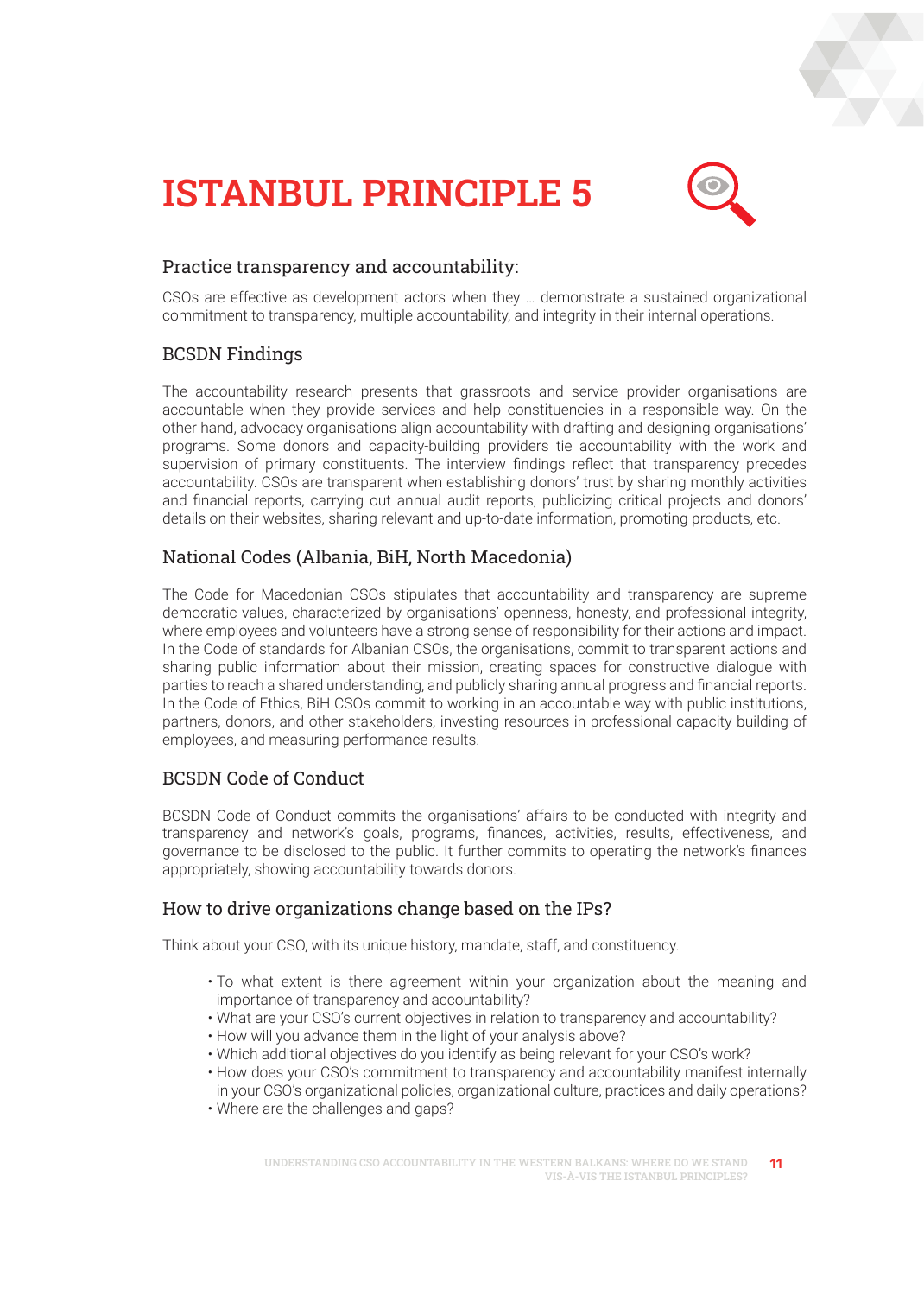



#### Pursue equitable partnerships and solidarity:

CSOs are effective as development actors when they commit to transparent relationships with CSOs and other development actors, freely and as equals, based on shared development goals and values, mutual respect, trust, organizational autonomy, long-term accompaniment, solidarity and global citizenship.

#### BCSDN Findings

The accountability research data shows that the partnership between grassroots organisations and local stakeholders is not established on standardised processes and clear strategy. Still, the mutual cooperation is built on strong ties and a significant level of trust. The constituency of grassroots and service-provider organisations is a partner and a source of information embodied in organisations' work that supports them to identify problems the community is not vocal about. Service provider organisations emphasize the importance of a collaborative relationship with beneficiaries where the services created include the ones concerned. Most advocacy and human rights organisations operating in the field reported building solid relations with the people they work for. The EU TACSO 3 assessment presents that the majority of networks and CSOs throughout the Western Balkans were relevant partners of the local authorities in mobilizing and helping them prevent the spread of COVID-19. The assessment also recommends that activists and CSOs from different sectors and backgrounds connect, cooperate, share knowledge, pursue joint advocacy and solidarity actions.

#### National Codes (Albania, BiH, North Macedonia)

In the national codes, the organisations are committed to working in partnership and collaboration to meet common goals. The Macedonian CSOs commit to always act with faith in solidarity when fulfilling a common interest and a sense of unity in encouraging social changes. The Albanian and Macedonian codes also stipulate the organisations' advocacy to be practiced in the spirit of partnership and joint responsibility based on concrete principles. In line with the partnership, the Albanian organisations are also committed to assisting other organisations, when applicable, to empower them and improve their performance in future work.

#### BCSDN Code of Conduct

In the Code of Conduct, BCSDN commits to conducting the network's advocacy initiatives and fundraising in partnership and joint responsibility with its members. It stipulates that BCSDN members will partner with and support each other in fundraising. Furthermore, after being confirmed by the network's board, joint statements and advocacy campaigns will be developed and implemented in partnership with local members and CSOs.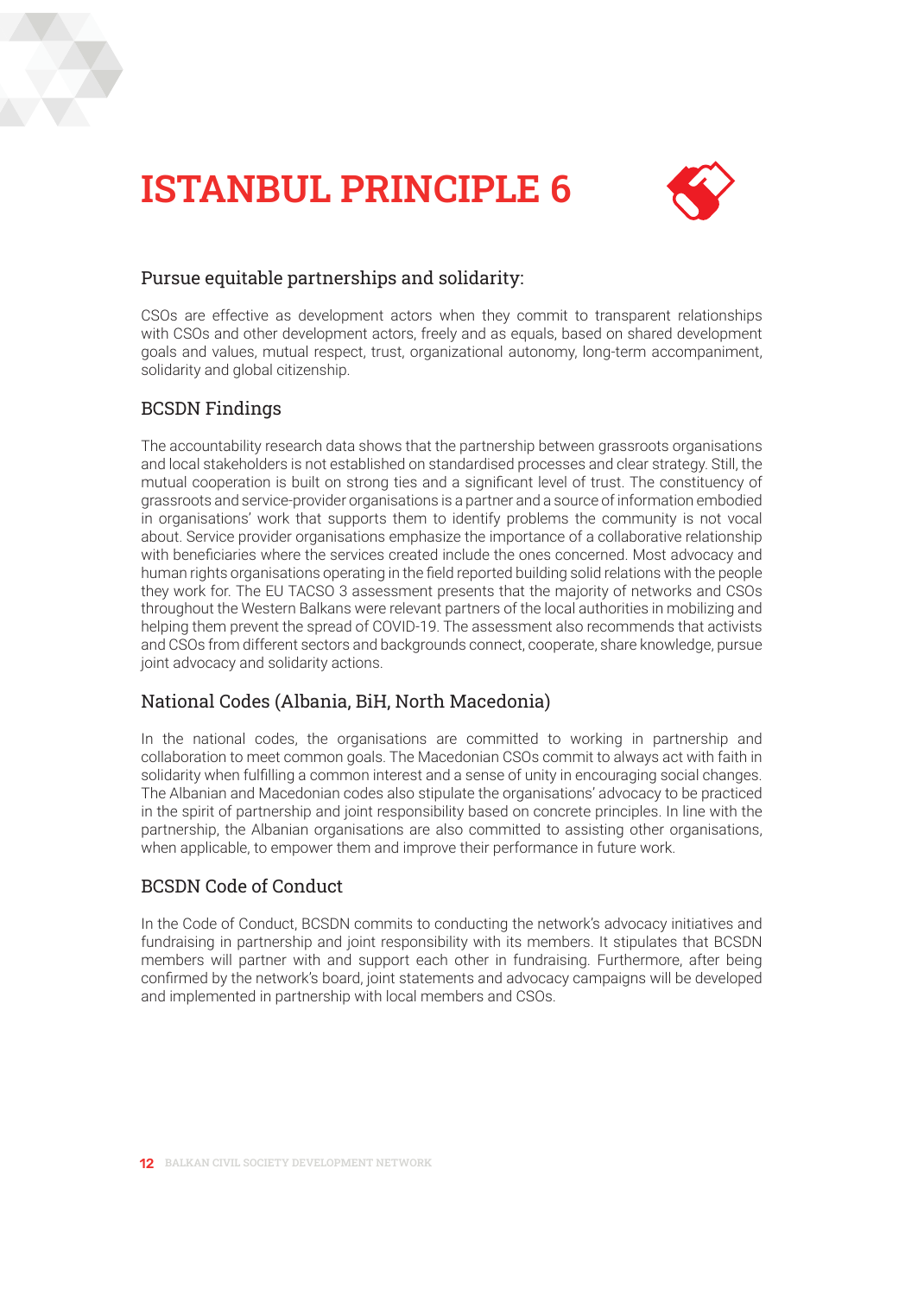

- To what extent is there agreement within your organization about the meanings and importance of equitable partnerships and solidarity?
- What are your CSO's current objectives in relation to equitable partnerships and solidarity?
- How will you advance them in the light of your analysis above?
- Which additional objectives do you identify as being relevant for your CSO's work?
- How does your CSO's commitment to equitable partnerships and solidarity manifest internally in your CSO's organizational policies, practices and daily operations?
- Where are the challenges and gaps?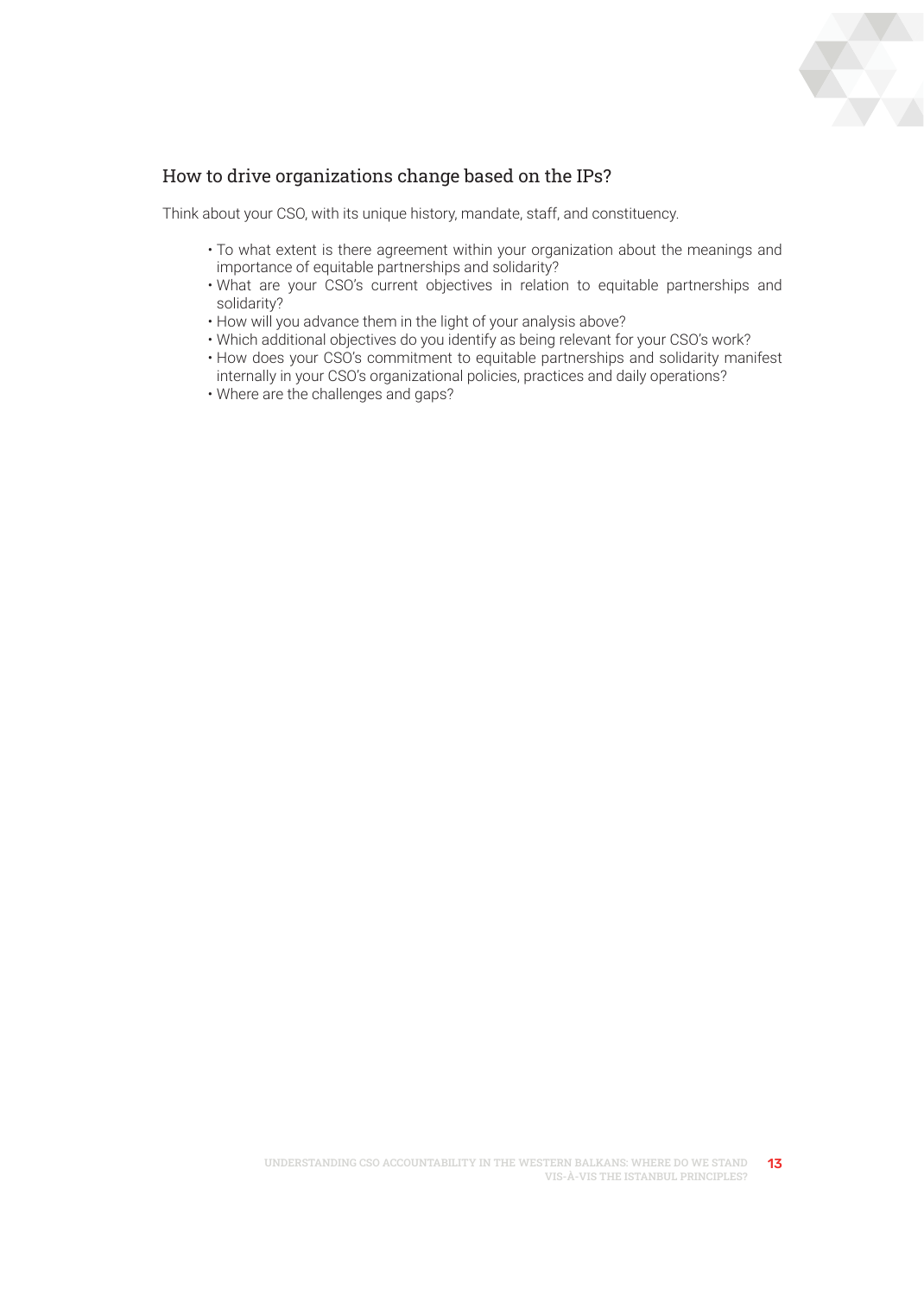



#### Create and share knowledge and commit to mutual learning:

CSOs are effective as development actors when they … enhance the ways they learn from their experience, from other CSOs and development actors, integrating evidence from development practice and results, including the knowledge and wisdom of local and indigenous communities, strengthening innovation and their vision for the future they would like to see.

#### BCSDN Findings

The EU TACSO 3 assessment notes a lack of meaningful CSOs' engagement in monitoring and evaluating organisations' work due to the insufficient capacities and absence of operational (core funding) support. Due to the donor requirements, monitoring and evaluation are more common at the project level, which is not the case for the organisational level of CSOs and networks. Monitoring and evaluation are not conducted systematically and do not examine the lessons learnt. The assessment does not provide examples of particular improvement and awareness concerning evidence-based advocacy due to closed public decision-making, lack of political will for CSOs' inclusion in the process, the difficulty of carrying out fieldwork and surveys, etc. This especially triggers the smaller CSOs with low capacity and knowledge. On a positive note, the findings records many CSOs' improved in information sharing with a broader audience by publicly disclosing different information on CSOs' work, including progress documents and organisational structures and roles.

#### National Codes (Albania, BiH, North Macedonia)

In the recent national Codes, CSOs commit to permanently monitor and evaluate the results and goals of their programs and projects. The CSOs in Bosnia and Herzegovina are also committed to investing in short and long-lasting internal and external evaluation mechanisms. In the National Code, the Macedonian organisations are determined the advocacy initiatives to be based on evidence and serve communities' needs. The Codes also integrate public disclosing information on organisations bodies and employees, members, donors, and finances. The Macedonian organisations also engage to objectively and impartially share information, knowledge, and resources.

#### BCSDN Code of Conduct

In the Code of Conduct, BCSDN promotes peer learning and commits to sharing data, resources, knowledge, and collective decisions. BCSDN also commits to monitoring members' adherence to the minimum reporting standards to comply with the Code of Conduct and to report failures if the goals are not fulfilled. It assures network's advocacy will be established on members' partnership, principles, and evidence, taking into account the voices of the locals and people concerned and their experience and knowledge of the on-the-ground situation.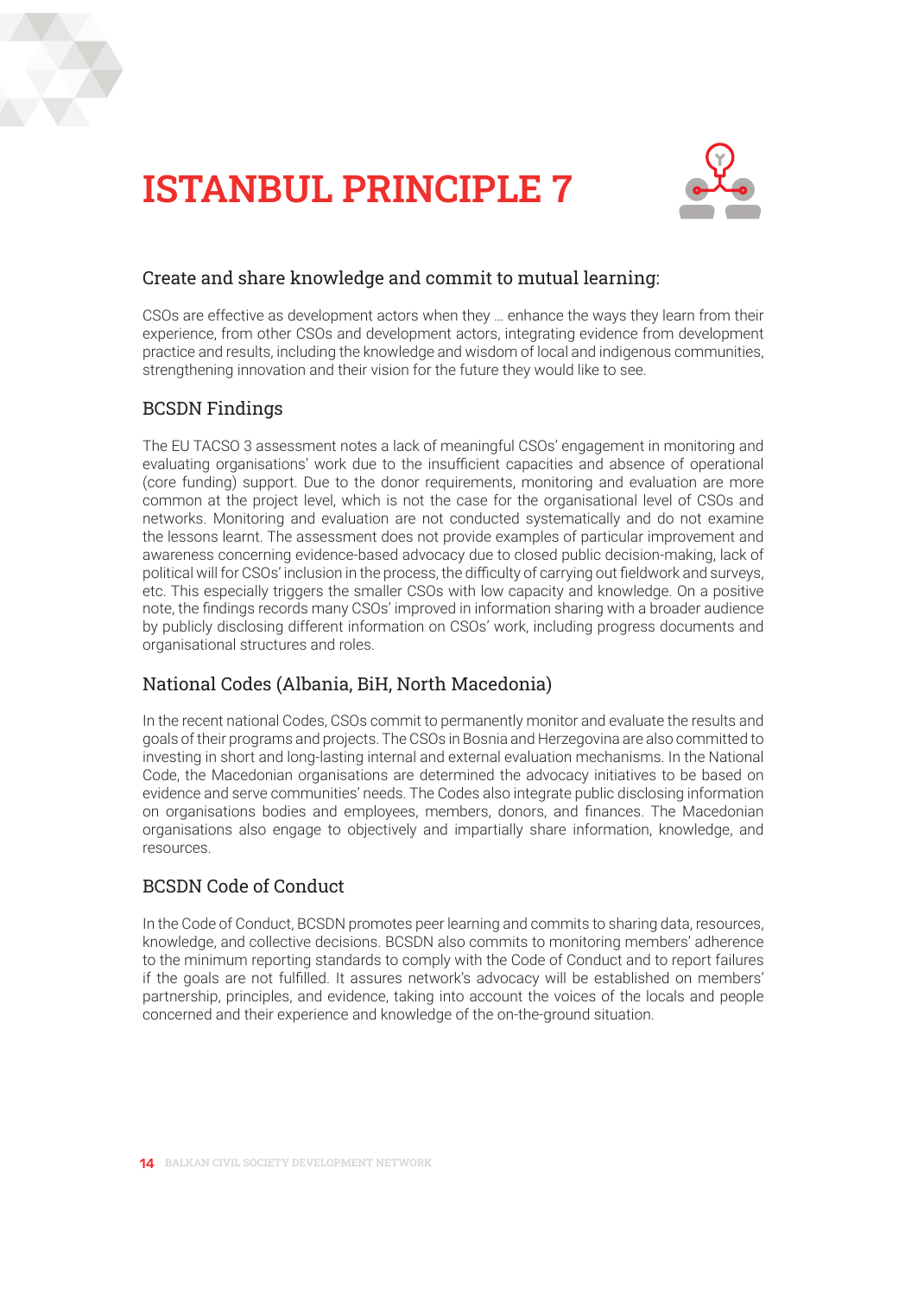

- To what extent is there agreement within your organization about the definition and importance of creating and sharing knowledge and fostering mutual learning?
- How does your CSO create knowledge? What kinds of knowledge are considered most credible? Which groups' knowledge is more or less valued within your CSO? Why?
- How does your CSO share knowledge and learning?
- How does your CSO's commitment to shared knowledge and mutual learning manifest internally in your CSO's organizational policies, practices and daily operations?
- What are your CSO's current objectives in relation to creating and sharing knowledge and mutual learning? How will you advance them in the light of your analysis above?
- Where are the challenges and gaps?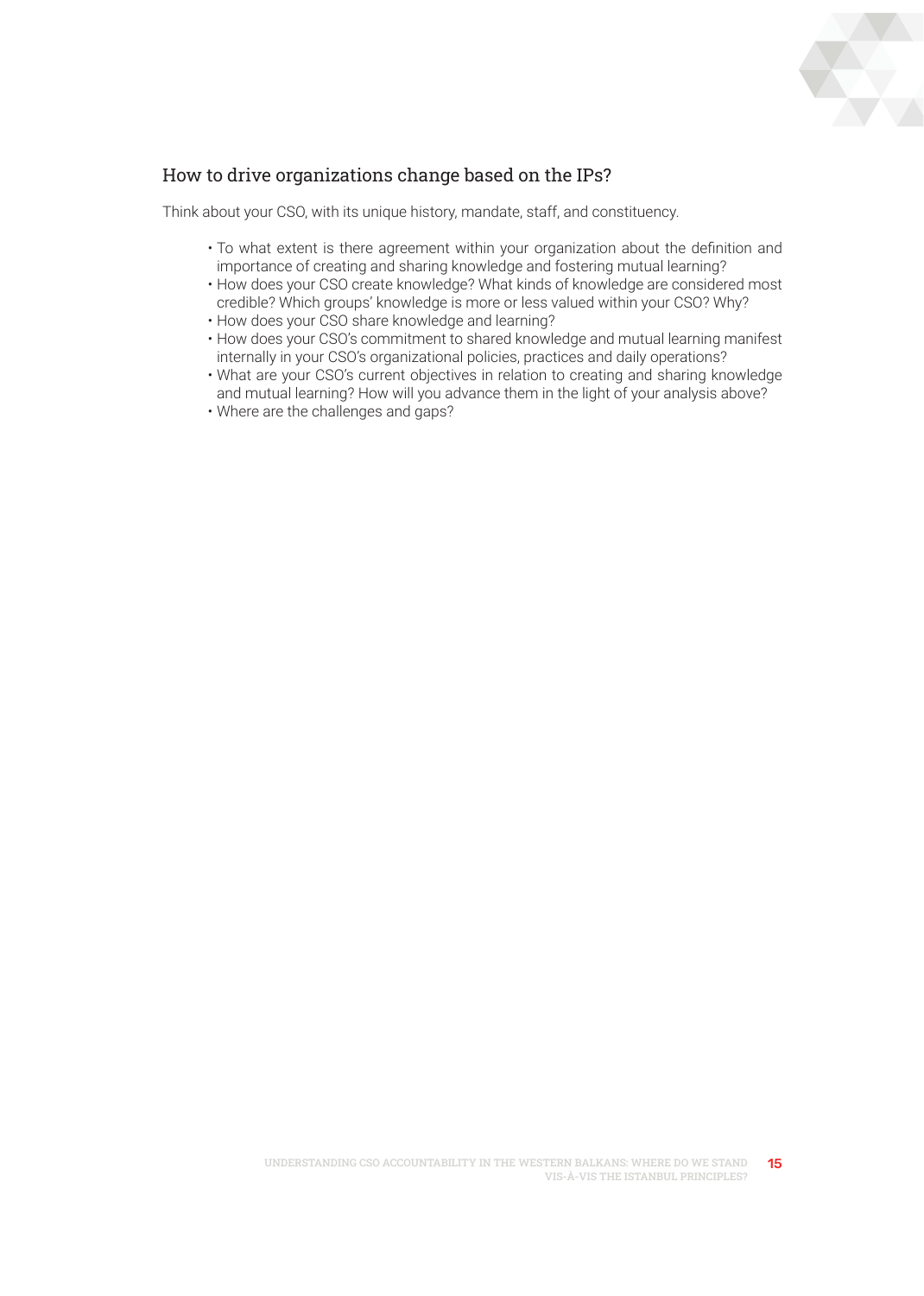



#### Commit to realizing positive sustainable change:

CSOs are effective as development actors when they … collaborate to realize sustainable outcomes and impacts of their development actions, focusing on results and conditions for lasting change for people, with special emphasis on poor and marginalized populations, ensuring an enduring legacy for present and future generations.

#### BCSDN Findings

The accountability research reveals that mutual collaboration empowers both communities and CSOs to more strategically engage in processes of common interest. While big and wellestablished organisations base their work on clear strategies, the grassroots organisations, on the other hand, cooperate with their constituencies on an ad-hoc basis, with no clear strategy established. The majority of larger organisations that participated in the EU TACSO 3 assessment reported having a clearly defined vision, mission, goals (VMG), and strategic plans. The networks in North Macedonia and Kosovo work under well-established strategies, but this is not the case in Albania. One of the gaps preventing organisations from operating more strategically is the donors' project funding level support. Additional challenges in this aspect are the current fragile political and economic circumstances, the changing legislation, socio-political tensions, polarisation, the pandemic's burden, etc.

#### National Codes (Albania, BiH, North Macedonia)

The Macedonian Civil Society Code proclaims that CSOs' work is based on a one-year or multi-year planning process to accomplish the organisational mission and satisfy the citizens' demands. The strategic planning and overall decision-making processes are also defined and impacted by the active involvement of CSOs' employees, members, beneficiaries/constituents, and supporters. Similarly, the national civil society codes of Albania and BiH also proclaim that organisations will ensure and promote the involvement of all employees in organisational planning and decision-making (as per their levels and responsibilities following the decisionmaking policies (Code of Standards for Albanian CSOs).

#### BCSDN Code of Conduct

In the Code of conduct, BCSDN commits to including people at all organisational levels in the planning and decision making and encourages leadership.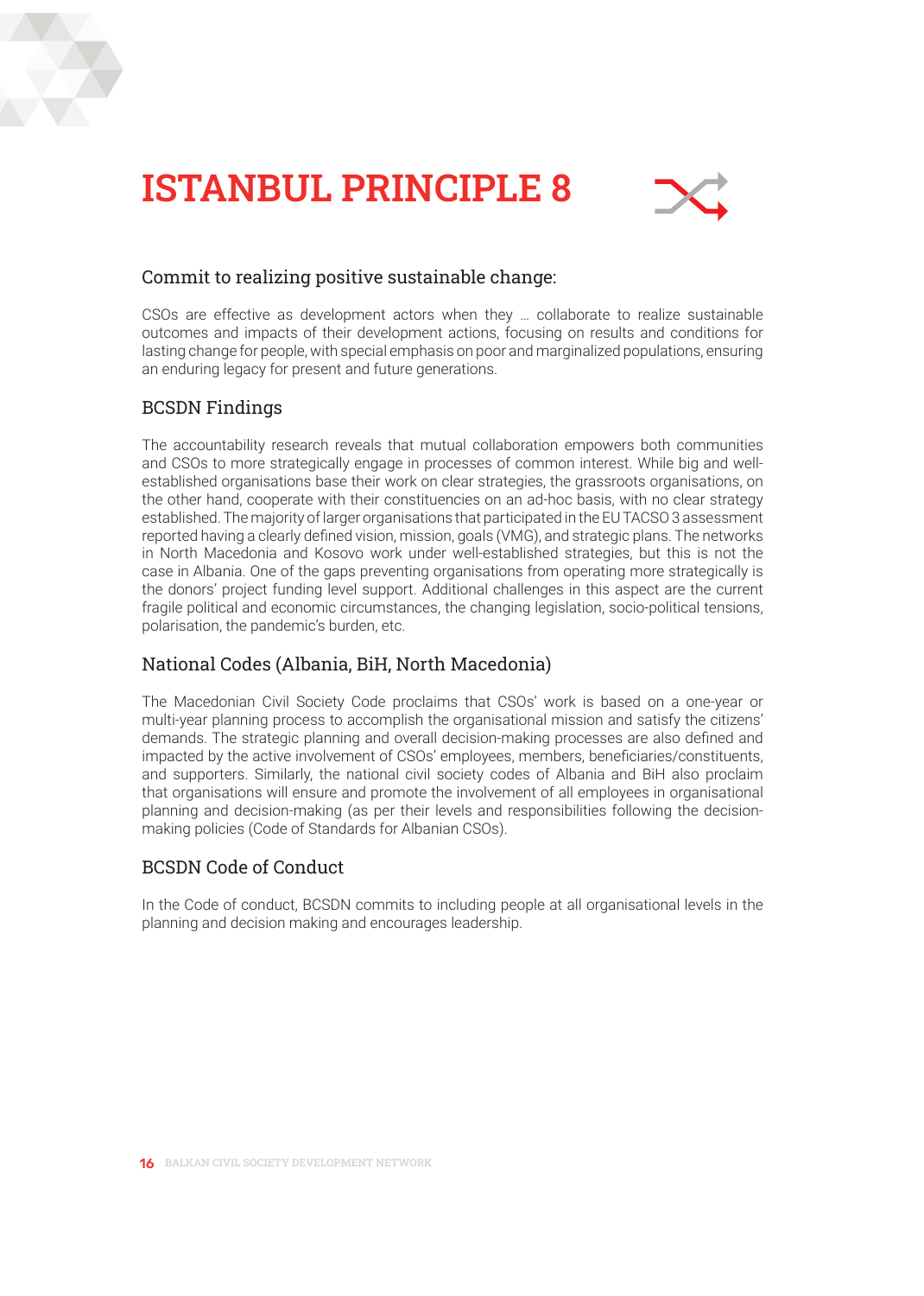

- To what extent is there agreement about what it means to realize positive sustainable change?
- Which future trends does your CSO anticipate? How are they included in your objectives and strategies?
- What are your CSO's current objectives in relation to promoting sustainable change? How will you advance them in the light of your analysis above? Which additional objectives do you identify as being relevant for your CSO's work?
- How does your CSO's commitment to sustainable change manifest internally in your CSO's organizational policies, practices and daily operations?
- What aspects of organizational policy and culture help or hinder your CSO's realization of positive sustainable change?
- Which change agents do you include in your activities? Who do you exclude? Why?
- Which other stakeholders are already working on positive sustainable change? How can you collaborate with them? How can you utilize their good practices?
- Who is hindering positive change (i.e. "spoilers") and how can they be included to ensure sustainable change?